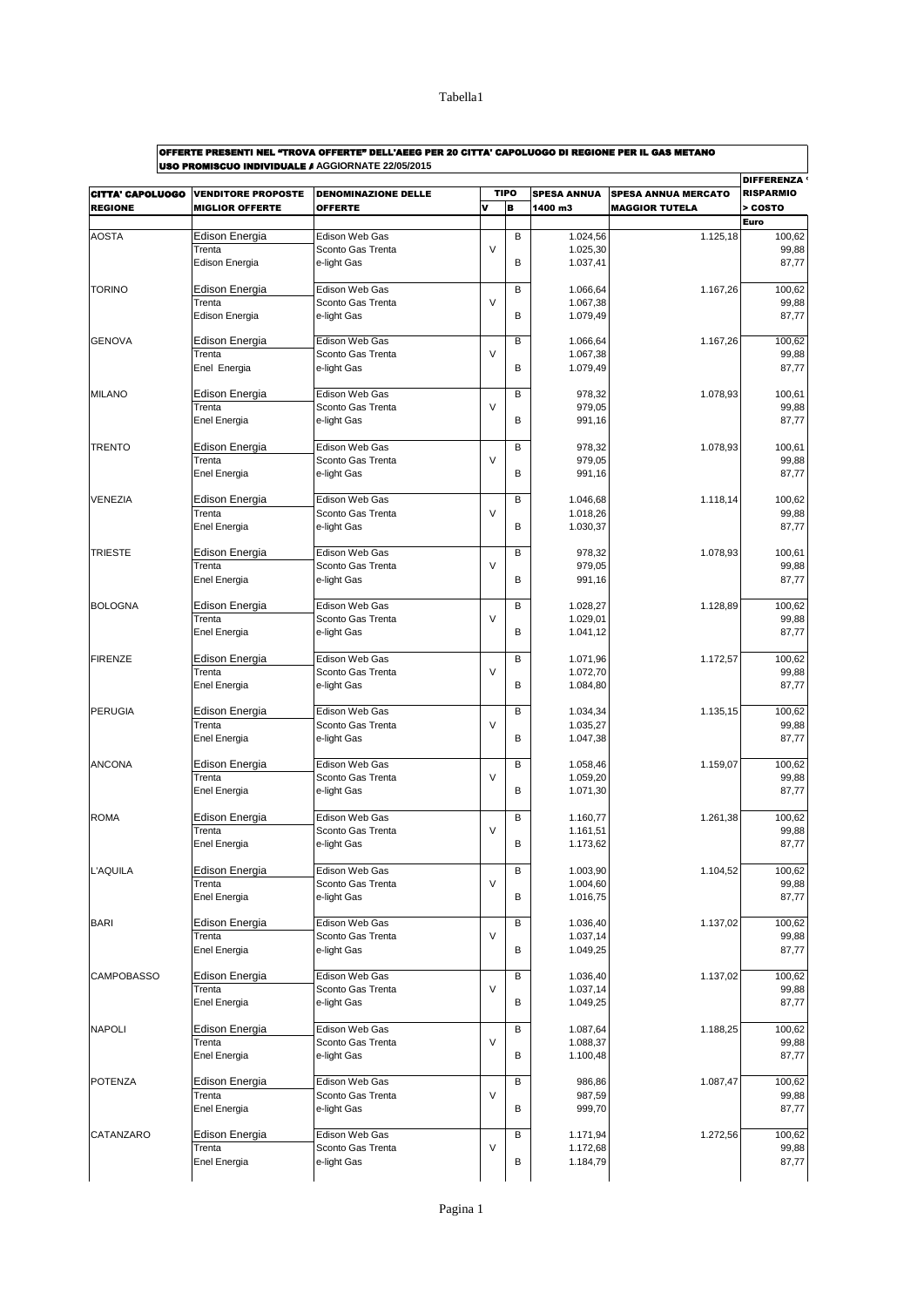| PALERMO  | Edison Energia  | Edison Web Gas    |   | B | 1.130,23 | 1.230,84 | 100,62 |
|----------|-----------------|-------------------|---|---|----------|----------|--------|
|          | Trenta          | Sconto Gas Trenta | V |   | 1.130,97 |          | 99,88  |
|          | Enel Energia    | e-light Gas       |   | B | 1.143,07 |          | 87,77  |
| CAGLIARI | NON METANIZZATA |                   |   |   |          |          |        |
|          |                 |                   |   |   |          |          |        |
|          |                 |                   |   |   |          |          |        |
|          |                 |                   |   |   |          |          |        |
|          |                 |                   |   |   |          |          |        |
|          |                 |                   |   |   |          |          |        |

V = VARIABILE B= BLOCCATO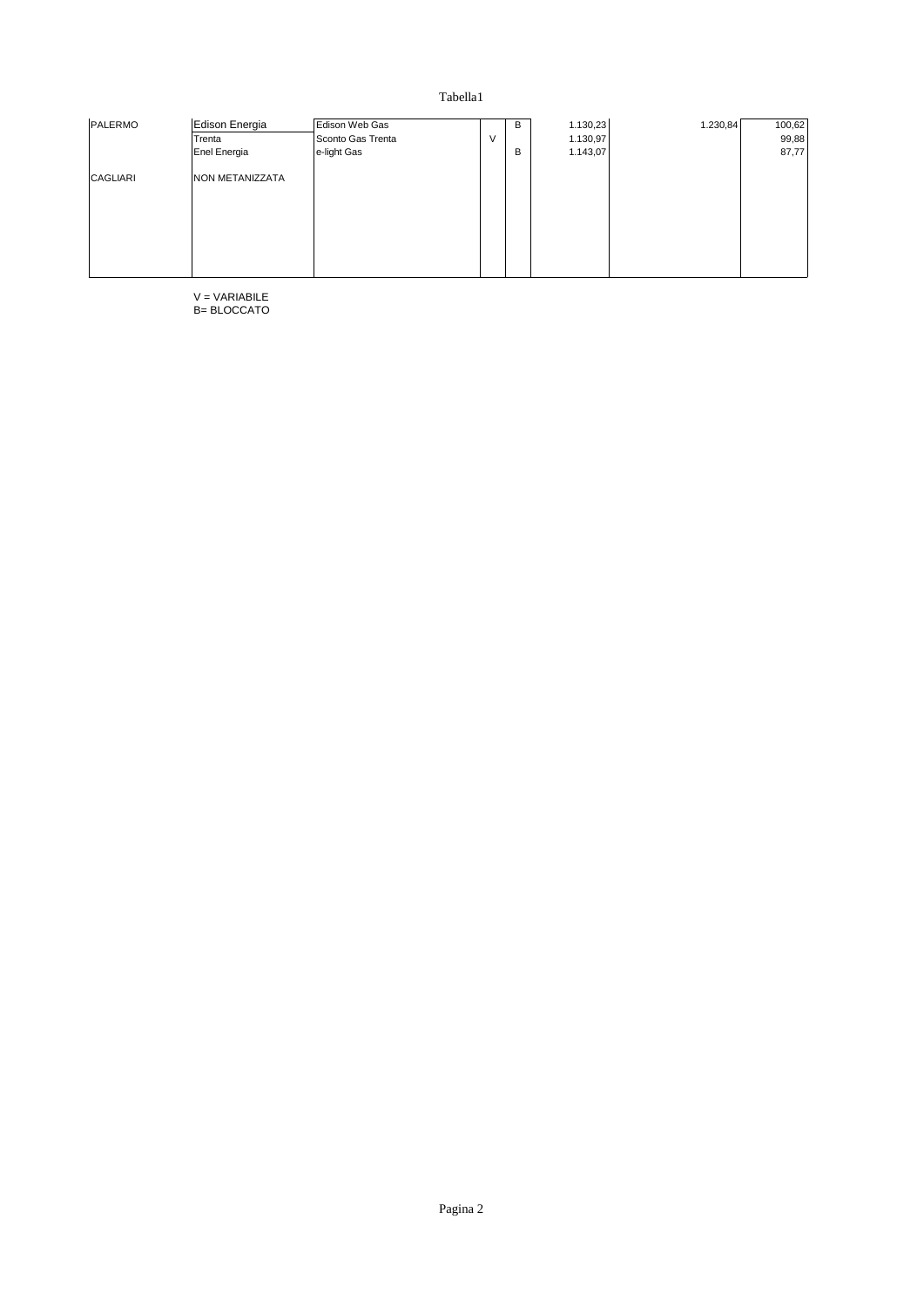